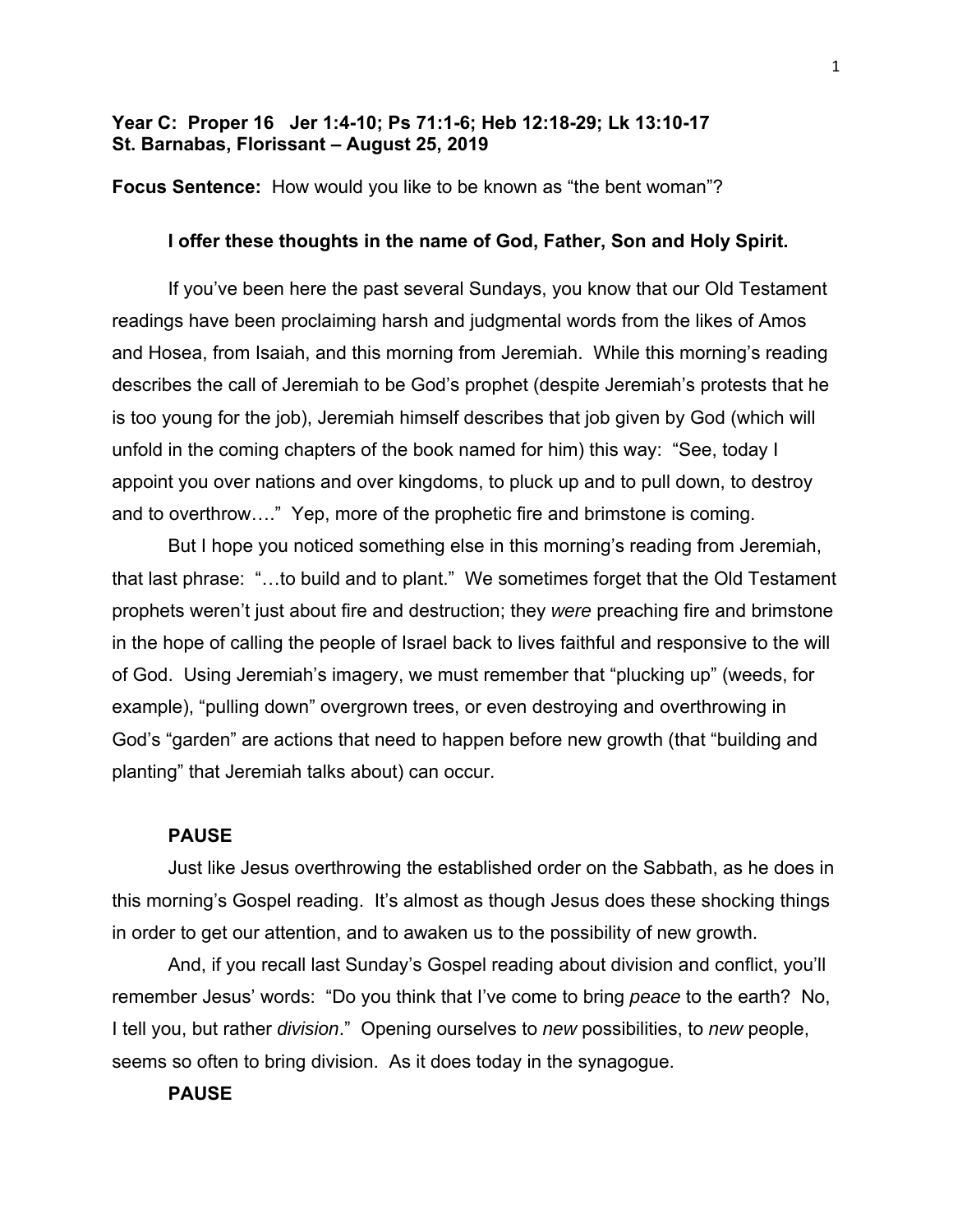The story that takes place in the synagogue on this particular Sabbath is a story about "the bent woman." By the way, how would you like to be immortalized in Scripture that way? This woman has been bent over, staring at the ground, back terribly contorted, for many, many years. She doesn't appear to have a name to anyone in town. When they see her, creeping down the street, body bent, eyes attempting to look up from the ground, they don't say, "Here comes Mary," or "Look, it's Elizabeth." They simply say, "Here comes the *bent* woman, the *crippled* woman."

That's her name and in her name is her life, her destiny, her whole sad fate. … The woman *doesn't* have a name, other than the one give to her by the town, a name based on her disability. … She's there, I believe, for everyone who is similarly named. She's "just a drunk," or "slow," "stupid," "grossly overweight," "blind as a bat," "the gimp."

# **PAUSE**

But now, she's encountered by Jesus. Jesus *heals* her, and that's *wonderful*. For the fist time in her adult life, she's able to stand up straight, to look straight ahead, to be restored to what we might call a normal life. But maybe *just* as wonderful is the way Jesus speaks to her. He doesn't call her disabled, or hindered, or a victim of life's unfairness, although from most points of view, that's what she is.

Jesus doesn't seem to have any interest at all in making her a professional *victim*, so that her disability defines her whole life. Instead, Jesus calls her "a daughter of Abraham." And that's extremely significant. … Abraham was the great, great granddaddy of Israel. Abraham was the one to whom, one starry night, a *promise* was given. God promised to make a great nation out of Abraham, a nation through whom all the nations of the earth would be blessed.

### **PAUSE**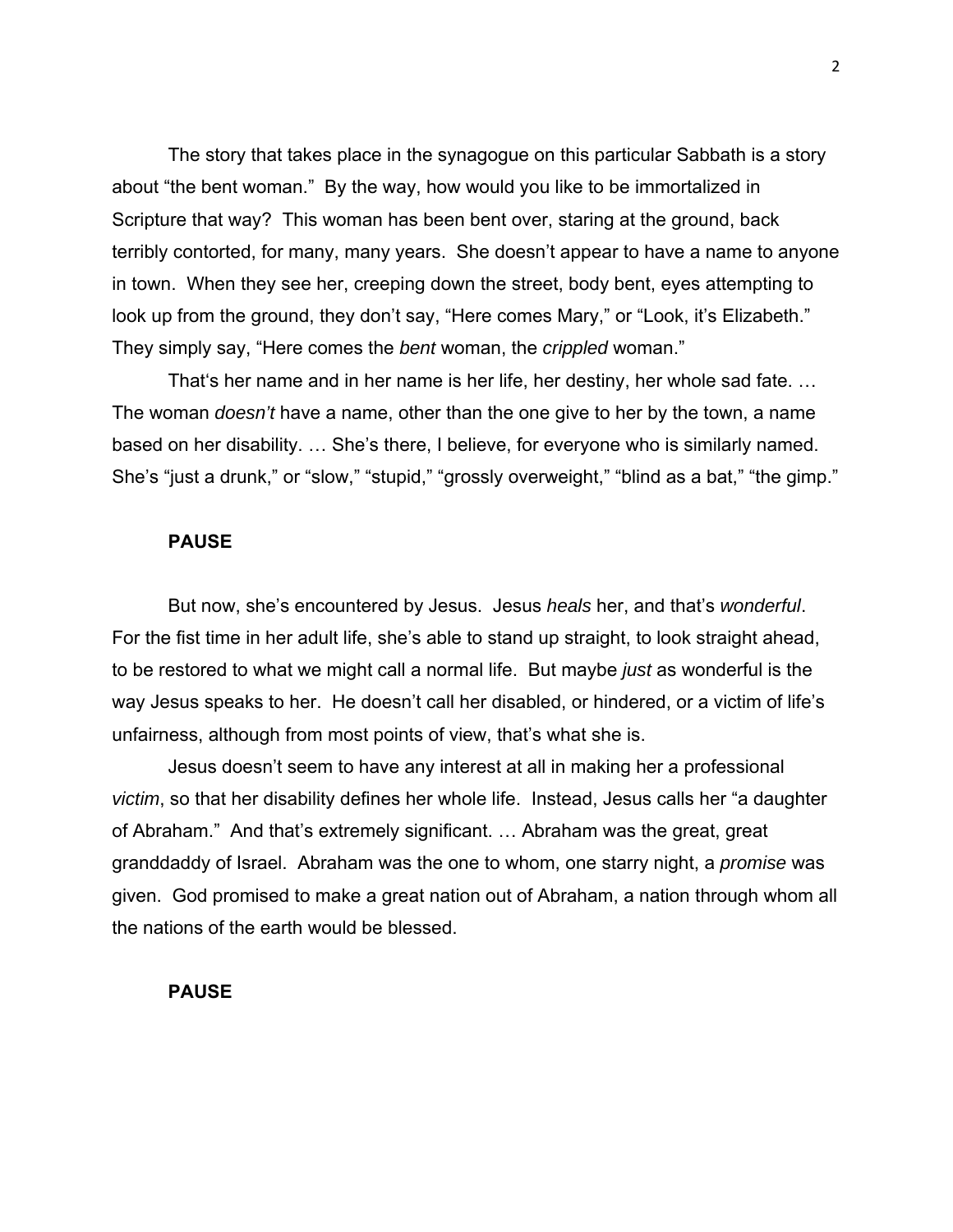And so she's a "daughter of Abraham." She's an heir to the blessings of God. Still more, as a daughter of Abraham, she too is called to be a blessing to the whole world. She's meant for more than a superficial, cruel and limiting label. She, bent over though she may have been, is part of God's great plan of salvation of the entire world!

# **PAUSE**

So she stands up straight. Even if her back hadn't been healed by Jesus, I think that now she would have stood up straight. Her life has been caught up in God's amazing promises to the world. Her life has been renamed, not as a long story of injustice, victimization, and sadness, but as part of the great drama of God's redemption. Let's remember her, therefore, not as just one more, sad victim, not as the "bent woman," but as a daughter of Abraham.

#### **PAUSE**

You'd think that would be cause for rejoicing, and in Luke's account it is, at least for "the crowd" gathered in the synagogue that Sabbath day. But, unfortunately, not for everybody. "The leader of the synagogue, indignant because Jesus had cured on the Sabbath, kept saying to [that same] crowd, 'There are six days on which work ought to be done; come on those days and be cured, and not on the Sabbath day.'"

You know, before we're too harsh or judgmental with that synagogue leader, let's admit that he does have a point. The Sabbath is precious to good Jews. It's a day of rest, when NO work should be done, and it's not given to us just for a deserved rest; it's given so that we can spend time in God's presence, praying and giving thanks and praise to God. So, yes, come back tomorrow and be cured!

## **PAUSE**